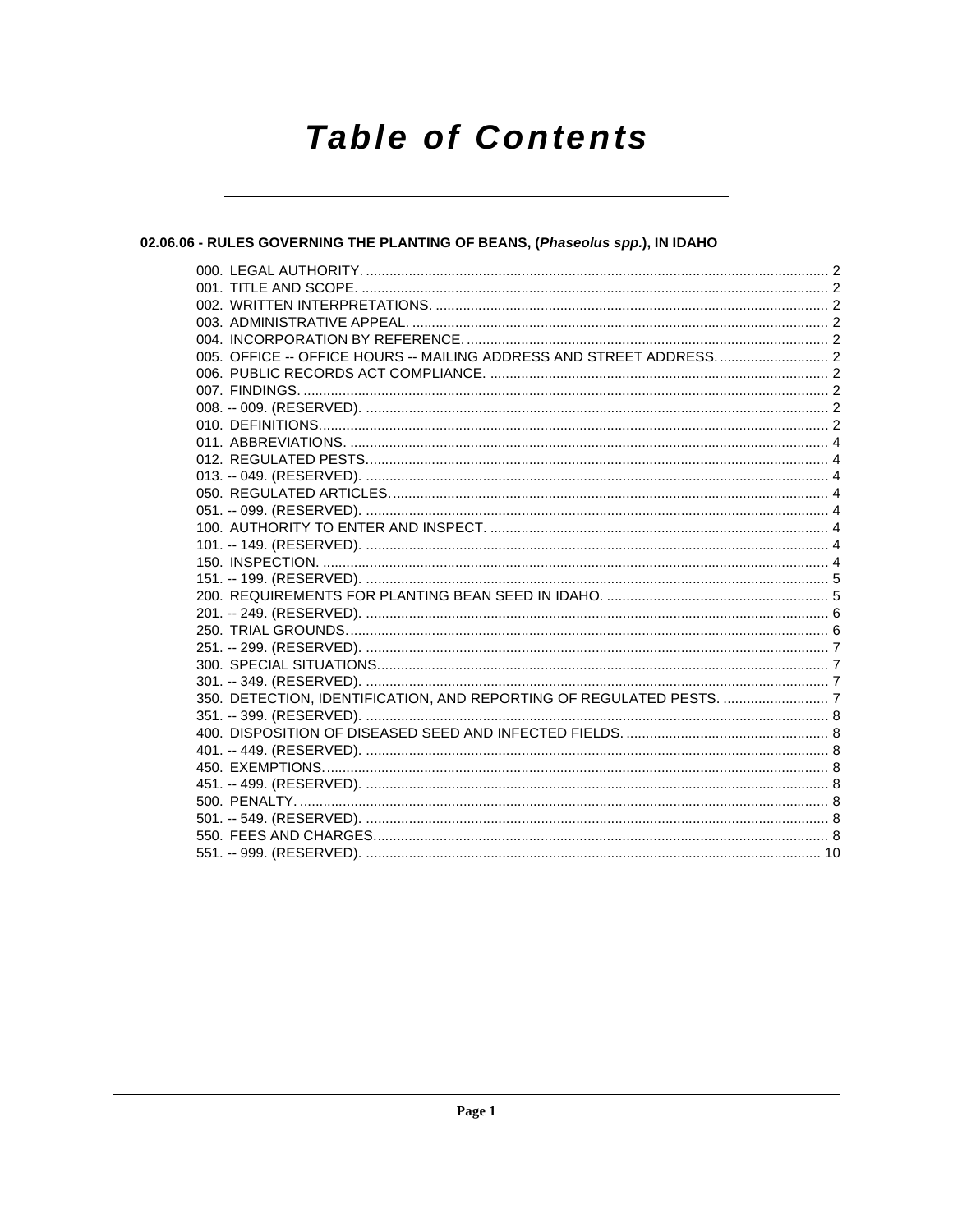#### **IDAPA 02 TITLE 06 CHAPTER 06**

#### <span id="page-1-0"></span>**02.06.06 - RULES GOVERNING THE PLANTING OF BEANS, (Phaseolus spp.), IN IDAHO**

#### <span id="page-1-1"></span>**000. LEGAL AUTHORITY.**

<span id="page-1-2"></span>

|      |     | This chapter is adopted under the legal authority of Title 22, Chapter 20, Idaho Code.                                                                                                                                             | $(4-2-03)$ |
|------|-----|------------------------------------------------------------------------------------------------------------------------------------------------------------------------------------------------------------------------------------|------------|
| 001. |     | <b>TITLE AND SCOPE.</b>                                                                                                                                                                                                            |            |
|      | 01. | <b>Title.</b> The title of this chapter is IDAPA 02.06.06, "Rules Governing the Planting of Beans,<br>(Phaseolus) Species, in Idaho".                                                                                              | $(4-2-03)$ |
|      | 02. | <b>Scope.</b> These rules will govern the planting of beans, ( <i>Phaseolus spp.</i> ), in Idaho. The official<br>citation for this Chapter is IDAPA 02.06.06.000 et seq. For example, this section's citation is IDAPA 02.06.001. | $(4-2-03)$ |
| 002. |     | <b>WRITTEN INTERPRETATIONS.</b><br>There are no written interpretations of these rules.                                                                                                                                            | $(4-2-03)$ |
| 003. |     | <b>ADMINISTRATIVE APPEAL.</b><br>Hearing and appeal rights are set forth in Title 67, Chapter 52, Idaho Code.                                                                                                                      | $(4-2-03)$ |
| 004. |     | <b>INCORPORATION BY REFERENCE.</b><br>There are no documents incorporated by reference in this chapter.                                                                                                                            | $(4-2-03)$ |

#### <span id="page-1-6"></span><span id="page-1-5"></span><span id="page-1-4"></span><span id="page-1-3"></span>**005. OFFICE -- OFFICE HOURS -- MAILING ADDRESS AND STREET ADDRESS.**

**01. Office Hours**. Office hours are 8 a.m. to 5 p.m. Mountain Time, Monday through Friday, except designated by the State of Idaho. (4-2-03) holidays designated by the State of Idaho.

**02. Mailing Address**. The mailing address for the central office is Idaho State Department of Agriculture, P.O. Box 790, Boise, Idaho 83701. (4-2-03)

**03. Street Address**. The central office is located at 2270 Old Penitentiary Road, Boise, Idaho 83712.  $(4-2-03)$ 

#### <span id="page-1-7"></span>**006. PUBLIC RECORDS ACT COMPLIANCE.**

These rules are public records available for inspection and copying at the Department and the State law library.  $(4-2-03)$ 

#### <span id="page-1-8"></span>**007. FINDINGS.**

The revision of IDAPA 02.06.06 will confer benefits to the bean industry. Anthracnose is a pest of beans which is not known to be established in Idaho bean production fields. The adoption of the new nomenclature for the regulated pests will clarify the identity of the bacterial pathogens of quarantine significance. (4-2-03) pests will clarify the identity of the bacterial pathogens of quarantine significance.

#### <span id="page-1-9"></span>**008. -- 009. (RESERVED).**

## <span id="page-1-12"></span><span id="page-1-10"></span>**010. DEFINITIONS.** The Department adopts the

| The Department adopts the definitions set forth in Section 22-2005, Idaho Code. In addition, as used in this chapter: |  |            |
|-----------------------------------------------------------------------------------------------------------------------|--|------------|
|                                                                                                                       |  | $(4-2-03)$ |

<span id="page-1-11"></span>

| 01. | <b>Department.</b> Idaho State Department of Agriculture. | $(4-2-03)$ |
|-----|-----------------------------------------------------------|------------|
|     |                                                           |            |

**02. Department Approved Tag (Yellow Tag)**. A tag issued by the Department to seed lots produced west of the Continental Divide in the contiguous United States. The seed lot must be accompanied by a phytosanitary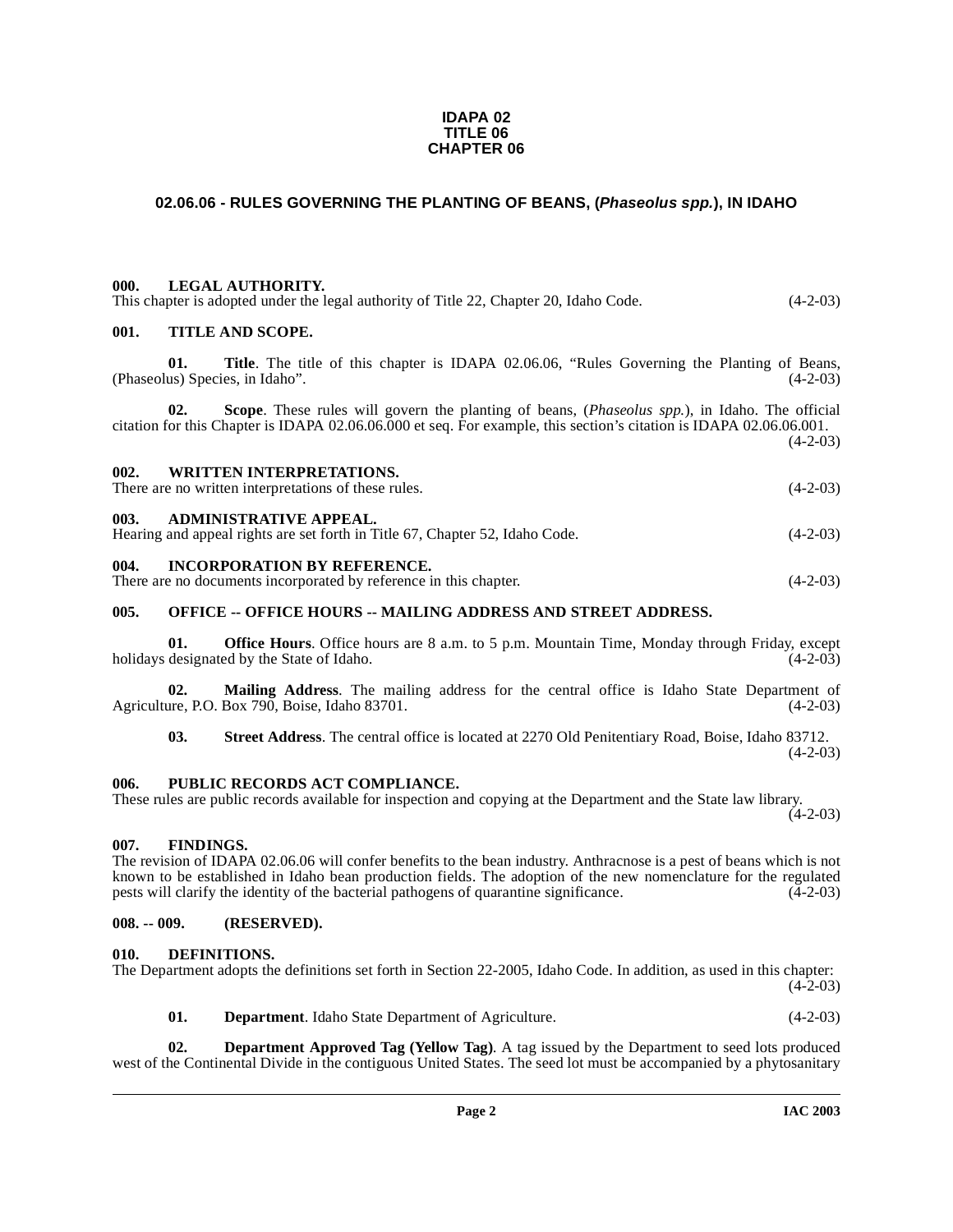#### **IDAHO ADMINISTRATIVE CODE IDAPA 02.06.06 - Rules Governing The Planting of Beans, (Phaseolus) Species**

certificate issued by the regulatory agency of the state of origin, listing the diseases the crop was inspected for, that must include the regulated pests as defined in Section 012 of these rules and be based on growing season and windrow inspections. Seed lots must pass laboratory testing done by the Department on samples drawn in Idaho by the Department.  $(4-2-03)$ 

<span id="page-2-3"></span>**03. Department In-State Planting Tag (Green Tag)**. A tag issued by the Department to seed lots in rice with growing season and windrow inspections in Idaho. (4-2-03) compliance with growing season and windrow inspections in Idaho.

<span id="page-2-12"></span>**04. Detailed Varietal Planting Plan**. A plan that shows the variety name, seed lot number, In-state planting tag number (State Number) if applicable, pounds planted, acres planted, origin of seed, and the results of laboratory testing. (4-2-03)

**05. Director**. Director of the Idaho State Department of Agriculture or his duly authorized representative. (4-2-03)

**06. Experimental Plots**. Subdivisions of trial grounds used for the introduction of seed otherwise e for planting in Idaho. (4-2-03) ineligible for planting in Idaho.

<span id="page-2-4"></span><span id="page-2-2"></span><span id="page-2-1"></span><span id="page-2-0"></span>**07. Farmstead**. All land farmed in common with the land upon which the trial ground is located.

 $(4-2-03)$ 

**08. ICIA Tag**. A tag issued by ICIA provided that the lot was field and windrow inspected by ICIA in these rules. (4-2-03) accordance with these rules.

**09. In-State Planting Tag Number (State Number)**. A number assigned by the Department to each lot which has successfully passed the Department's field and windrow inspection requirements in which no regulated pests were found.

<span id="page-2-5"></span>**10. Introduction Plots**. Subdivisions of trial grounds used for the introduction or increase of bean  $\text{seed.}$  (4-2-03)

<span id="page-2-6"></span>**11. Oregon Department Of Agriculture Inspection Tag**. A tag issued to seed lots produced in Malheur County, Oregon which were inspected in the growing season and in the windrow by the Oregon Department of Agriculture for the regulated pests as defined in Section 012 of these rules. (4-2-03)

<span id="page-2-7"></span>**12. Rill Irrigation**. A method of applying non-pressurized irrigation water to crops in a free flow manner by using a series of ditches, canals, siphon tubes, and gated pipe utilizing gravity as means of conveyance within the field. (4-2-03) within the field.

<span id="page-2-8"></span>**13.** Seed Lot. A definite quantity of seed identified by a lot number, every portion or bag of which is within permitted tolerances, for factors that appear in the labeling. (4-2-03) uniform, within permitted tolerances, for factors that appear in the labeling.

<span id="page-2-9"></span>**14. Sprinkler Irrigation**. An overhead water delivery system used to disperse irrigation water to crops in a designated pattern utilizing a pump, a network series of pipes and delivering water under a controlled pressure in a predetermined quantity.

<span id="page-2-10"></span>**15. Trial Grounds**. Parcels of land located on one (1) farmstead set aside for the purpose of research testing or introduction of bean seed. (4-2-03)

<span id="page-2-11"></span>**16. True Identity Of Seed Lot**. True identity of seed lot is recorded using information provided by the applicant on the application for field inspection or on the detailed varietal planting plan and harvest records. The true identity of the seed lot is maintained by the Department after the applicant has finalized the harvest information and provided such to the Department. (4-2-03)

<span id="page-2-13"></span>**17. Windrow Inspection**. An inspection procedure performed on a seed crop prior to harvest but after has been cut and allowed for curing or drying out.  $(4-2-03)$ the crop has been cut and allowed for curing or drying out.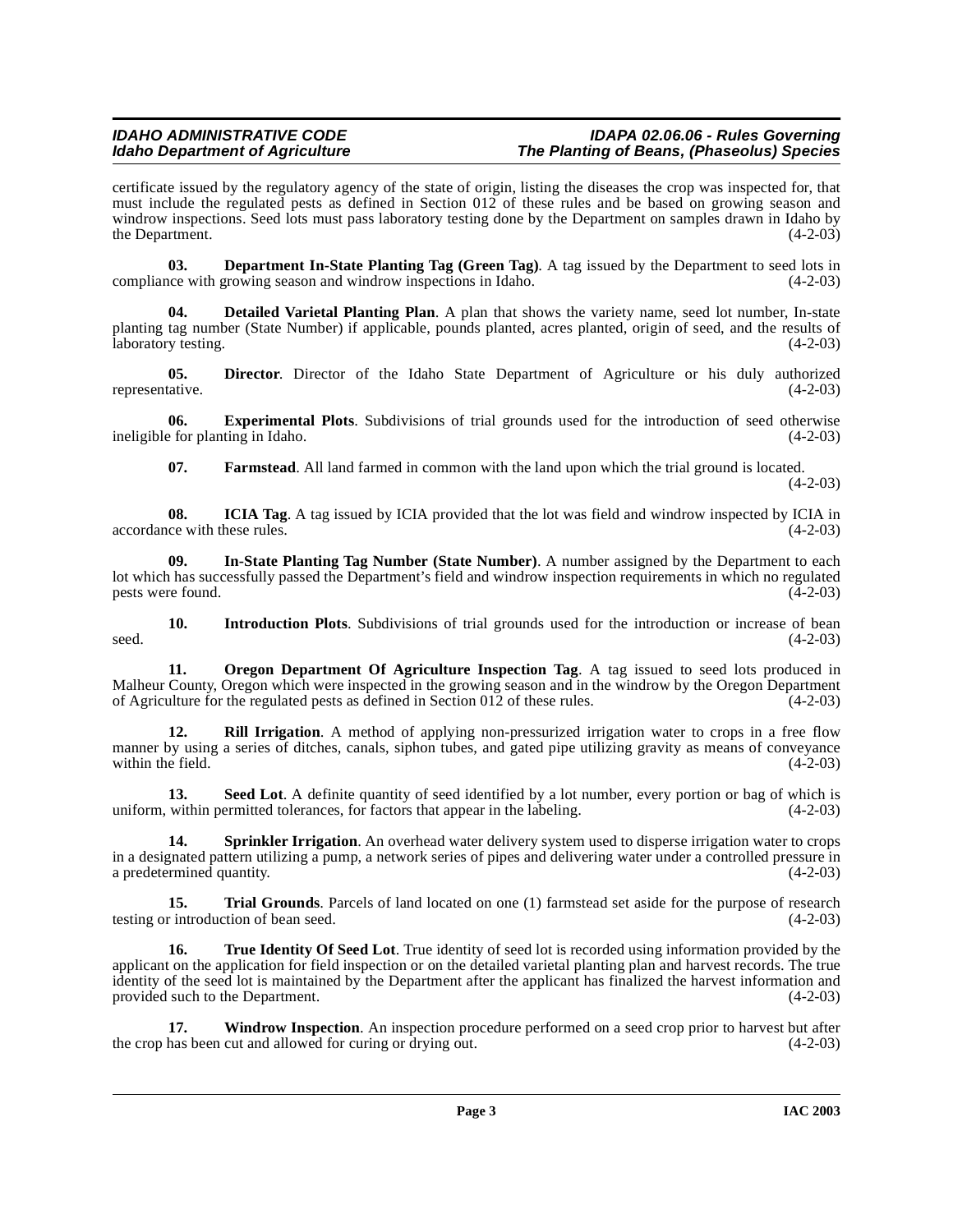#### <span id="page-3-0"></span>**011. ABBREVIATIONS.**

<span id="page-3-8"></span>

| <b>ICIA.</b> Idaho Crop Improvement Association.    | $(4-2-03)$ |
|-----------------------------------------------------|------------|
| <b>ISDA.</b> Idaho State Department of Agriculture. | $(4-2-03)$ |

#### <span id="page-3-1"></span>**012. REGULATED PESTS.**

<span id="page-3-19"></span><span id="page-3-13"></span><span id="page-3-10"></span>**01. Anthracnose**. Caused by (*Colletotrichum lindemuthianum*), (*Glomerella lindemuthiana*).  $(4-2-03)$ 

**02. Bacterial Wilt**. Caused by (*Curtobacterium flaccumfaciens pv. flaccumfaciens*), (*Corynebacterium flaccumfaciens*).

<span id="page-3-15"></span><span id="page-3-14"></span>

| 03. | <b>Brown Spot.</b> Caused by ( <i>Pseudomonas syringae pv. syringae</i> ), ( <i>P. syringae</i> ). |  |  |  | $(4-2-03)$ |
|-----|----------------------------------------------------------------------------------------------------|--|--|--|------------|
|-----|----------------------------------------------------------------------------------------------------|--|--|--|------------|

**04. Common Blight**. Caused by (*Xanthomonas axonopodis pv. phaseoli*), (*X. phaseoli*), (*X. phaseoli var. fuscans*).

<span id="page-3-18"></span><span id="page-3-16"></span>**05. Halo Blight**. Caused by (*Pseudomonas savastanoi pv. phaseolicola*), (*P. phaseolicola*). (4-2-03)

#### <span id="page-3-2"></span>**013. -- 049. (RESERVED).**

#### <span id="page-3-3"></span>**050. REGULATED ARTICLES.**

All seed and growing plants of (*Phaseolus*) species, from any source, being grown or planted within the state of Idaho. (4-2-03)

#### <span id="page-3-4"></span>**051. -- 099. (RESERVED).**

#### <span id="page-3-12"></span><span id="page-3-5"></span>**100. AUTHORITY TO ENTER AND INSPECT.**

The Department has the authority to conduct inspections – entry on lands pursuant to Section 22-2007, Idaho Code.  $(4-2-03)$ 

#### <span id="page-3-6"></span>**101. -- 149. (RESERVED).**

#### <span id="page-3-17"></span><span id="page-3-7"></span>**150. INSPECTION.**

| <b>Application For Inspection.</b>                                                                                     | $(4-2-03)$ |
|------------------------------------------------------------------------------------------------------------------------|------------|
| ICIA for growing season and windrow inspections.                                                                       | $(4-2-03)$ |
| All seeds harvested from bean fields in Idaho intended for replanting in Idaho shall be submitted to the Department or |            |
|                                                                                                                        |            |

<span id="page-3-11"></span>**a.** Deadline for Submission. Received by the Department on or before July 1 of each year. (4-2-03)

**b.** Application Forms. Forms will be provided by the Department or may be company generated.<br>y generated application forms must be approved by the Department prior to submission. (4-2-03) Company generated application forms must be approved by the Department prior to submission.

**c.** Additional or Substitute Acreage. Applications for additional or substitute acreage may be submitted until September 1 and will be accepted on a case by case basis and the cost of inspection to be determined by the Director. (4-2-03)

**02. Active Growth Inspection**. Unless the Director, in his sole discretion, deems additional inspections are necessary, the bean seed for replanting will be inspected as follows: (4-2-03)

- <span id="page-3-9"></span>**a.** Fields under rill irrigation - at least once. (4-2-03)
- **b.** Fields under sprinkler irrigation at least twice. (4-2-03)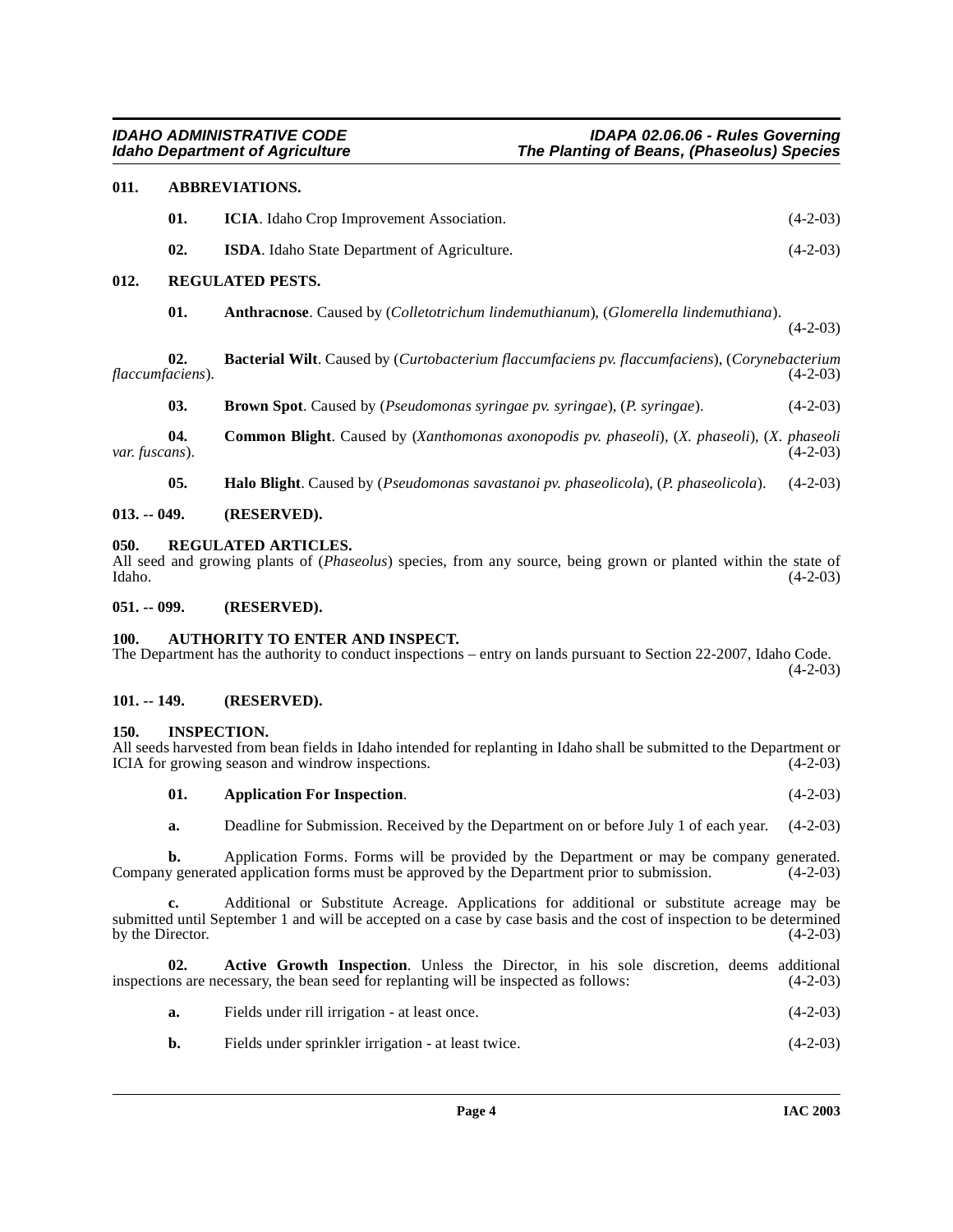**IDAHO ADMINISTRATIVE CODE IDAPA 02.06.06 - Rules Governing The Planting of Beans, (Phaseolus) Species** 

<span id="page-4-11"></span>

| 03. | <b>Windrow Inspection.</b> | $(4-2-03)$ |
|-----|----------------------------|------------|
|     |                            |            |

**a.** Number of inspections – at least once. (4-2-03)

**b.** The Director may authorize qualified personnel to perform windrow inspections under the supervision of the Department. (4-2-03)

#### <span id="page-4-0"></span>**151. -- 199. (RESERVED).**

### <span id="page-4-8"></span><span id="page-4-1"></span>**200. REQUIREMENTS FOR PLANTING BEAN SEED IN IDAHO.**

In order to be eligible for planting bean seed in Idaho: (4-2-03)

<span id="page-4-3"></span>**01. Idaho Grown Seed**. Seeds planted must be from a lot that has an in-state planting tag number (state number) assigned by the Department based on growing season and windrow inspections and be tagged by the Department with a Department In-State Planting Tag (Green tag) or be tagged by the ICIA in accordance with these  $r = (4-2-03)$ 

<span id="page-4-7"></span>**02. Malheur County, Oregon Grown Seed**. Bean seed produced in Malheur County, Oregon must be from a lot inspected in the growing season and in the windrow for the regulated pests as defined in Section 012 of these rules and tagged by the Oregon Department of Agriculture. (4-2-03)

<span id="page-4-6"></span>**03.** Imported Seed Grown West Of The Continental Divide In The Contiguous United States.<br>I bean seed grown west of the Continental Divide in the contiguous United States must: (4-2-03) Imported bean seed grown west of the Continental Divide in the contiguous United States must:

**a.** Be accompanied by a phytosanitary certificate issued by the regulatory agency of the state of origin, listing the diseases for which the crop was inspected, that must include the regulated pests as defined in Section 012 of these rules, and stating that the crop was field and windrow inspected; (4-2-03) Section  $012$  of these rules, and stating that the crop was field and windrow inspected;

**b.** Seed lot shall successfully pass laboratory tests conducted by the Department from samples officially drawn in the state of Idaho by the Department; (4-2-03)

|  | Must bear a Department approved tag (yellow); | $(4-2-03)$ |
|--|-----------------------------------------------|------------|
|--|-----------------------------------------------|------------|

**d.** Shall not be planted under sprinkler irrigation; and (4-2-03)

<span id="page-4-5"></span>**e.** Each field planted in Idaho must be submitted for field and windrow inspections. (4-2-03)

**04. Imported Seed Grown East Of The Continental Divide In The Contiguous United States Or Of Foreign Origin**. Imported bean seed grown east of the Continental Divide in the Contiguous United States or of foreign origin to be planted in Idaho shall be planted only on an approved trial ground as outlined in Section 250.

 $(4-2-03)$ 

<span id="page-4-4"></span>**05. Idaho Grown Seeds Shipped East Of The Continental Divide In The Contiguous United States Or To A Foreign Country And Returned**. Bean seeds shipped east of the Continental Divide in the contiguous United States or to a foreign country may be returned to Idaho but upon return shall be planted on an approved trial ground as outlined in Section 250. approved trial ground as outlined in Section 250.

<span id="page-4-2"></span>**06. Contaminated Seeds**. The seeds from any bean field found or known to be contaminated with a regulated pest, as defined in Section 012 of these rules, shall not be planted in Idaho. (4-2-03)

<span id="page-4-10"></span>**07. True Identity Of Seed Lots**. Failure to maintain the true identity of any seed lot intended for seed purposes will automatically disqualify that lot for future planting in Idaho. (4-2-03)

<span id="page-4-9"></span>**08. Tags**. Bean seeds planted in Idaho shall be from an approved lot bearing an approved tag on each bag or container, stating the kind, variety, and lot number. The following is a list of approved planting tags in Idaho:  $(4-2-03)$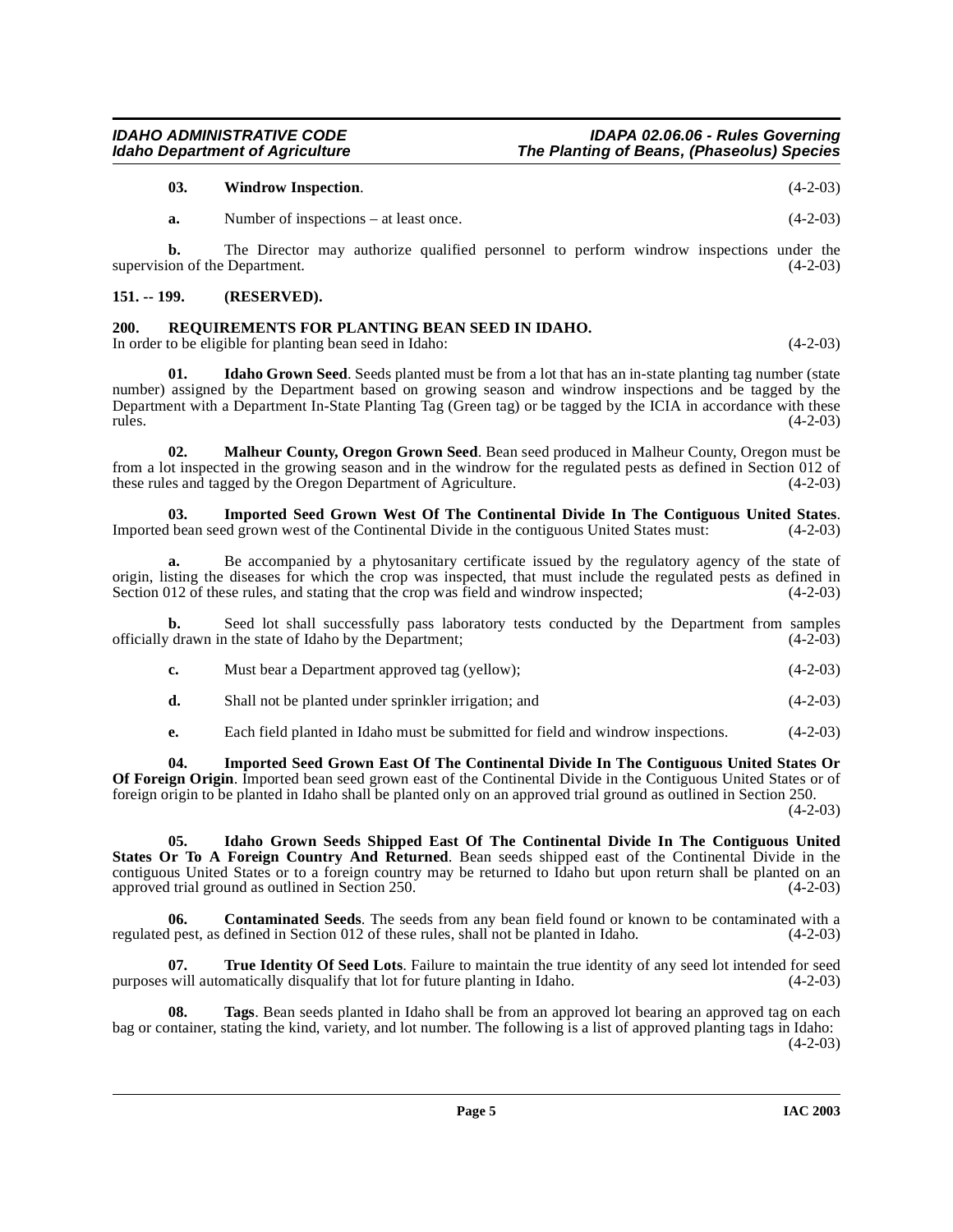<span id="page-5-3"></span><span id="page-5-2"></span><span id="page-5-1"></span><span id="page-5-0"></span>

|              | a.                                 | Department in-state planting tag (green tag);                                                                                                                                                                          | $(4-2-03)$ |
|--------------|------------------------------------|------------------------------------------------------------------------------------------------------------------------------------------------------------------------------------------------------------------------|------------|
|              | b.                                 | Department approved tag (yellow tag);                                                                                                                                                                                  | $(4-2-03)$ |
|              | c.                                 | ICIA tag, provided the lot was field and windrow inspected by ICIA in accordance to these rules; or                                                                                                                    | $(4-2-03)$ |
|              | d.                                 | Oregon Department of Agriculture inspection tag.                                                                                                                                                                       | $(4-2-03)$ |
|              | 09.                                | Irrigation.                                                                                                                                                                                                            | $(4-2-03)$ |
| beans:       | a.                                 | Pintos, Red Mexicans, Pinks, Great Northerns, Small Whites, Navy Beans, Black Turtles, and Lima                                                                                                                        | $(4-2-03)$ |
|              | i.                                 | First generation of seed grown in Idaho must be grown and inspected under rill irrigation. (4-2-03)                                                                                                                    |            |
|              | ii.<br>under sprinkler irrigation. | Thereafter, the seed may be grown and inspected for two (2) consecutive generations in Idaho                                                                                                                           | $(4-2-03)$ |
|              | iii.                               | Seed grown under sprinkler irrigation for two (2) consecutive generations shall then be grown and<br>inspected for one (1) generation in Idaho under rill irrigation.                                                  | $(4-2-03)$ |
|              | b.                                 | Cranberry types, Taylor Horticultural types, and Borlotto types:                                                                                                                                                       | $(4-2-03)$ |
|              | i.                                 | First generation of seed grown in Idaho must be grown and inspected under rill irrigation.                                                                                                                             | $(4-2-03)$ |
| irrigation.  | ii.                                | Thereafter, the seed may be grown and inspected for one (1) generation in Idaho under sprinkler                                                                                                                        | $(4-2-03)$ |
|              | iii.                               | To be eligible for a second consecutive planting of seed under sprinkler irrigation in Idaho, the seed<br>must be sampled and laboratory tested by the Department in Idaho and found negative for the regulated pests. | $(4-2-03)$ |
|              | iv.                                | Following the second consecutive planting of seed under sprinkler irrigation in Idaho, the seed<br>must be sampled and laboratory tested by the Department in Idaho and found negative for the regulated pests.        | $(4-2-03)$ |
|              | v.                                 | After meeting the requirements of Subsections 200.09.b.i. through 200.09.b.iv., the seed must be<br>grown and inspected for one $(1)$ generation in Idaho under rill irrigation.                                       | $(4-2-03)$ |
|              | c.                                 | All other beans:                                                                                                                                                                                                       | $(4-2-03)$ |
|              | 1.                                 | First two (2) generations of seed grown in Idaho must be grown and inspected under rill irrigation.                                                                                                                    | $(4-2-03)$ |
| irrigation.  | ii.                                | Thereafter, the seed may be grown and inspected for one (1) generation in Idaho under sprinkler                                                                                                                        | $(4-2-03)$ |
|              | iii.                               | Following any generation of seed grown under sprinkler irrigation in Idaho, the seed must be grown<br>and inspected for two (2) consecutive generations in Idaho under rill irrigation.                                | $(4-2-03)$ |
| 201. -- 249. |                                    | (RESERVED).                                                                                                                                                                                                            |            |
| 250.         |                                    | <b>TRIAL GROUNDS.</b>                                                                                                                                                                                                  |            |
|              | 01.                                | <b>General Trial Ground Requirements.</b>                                                                                                                                                                              | $(4-2-03)$ |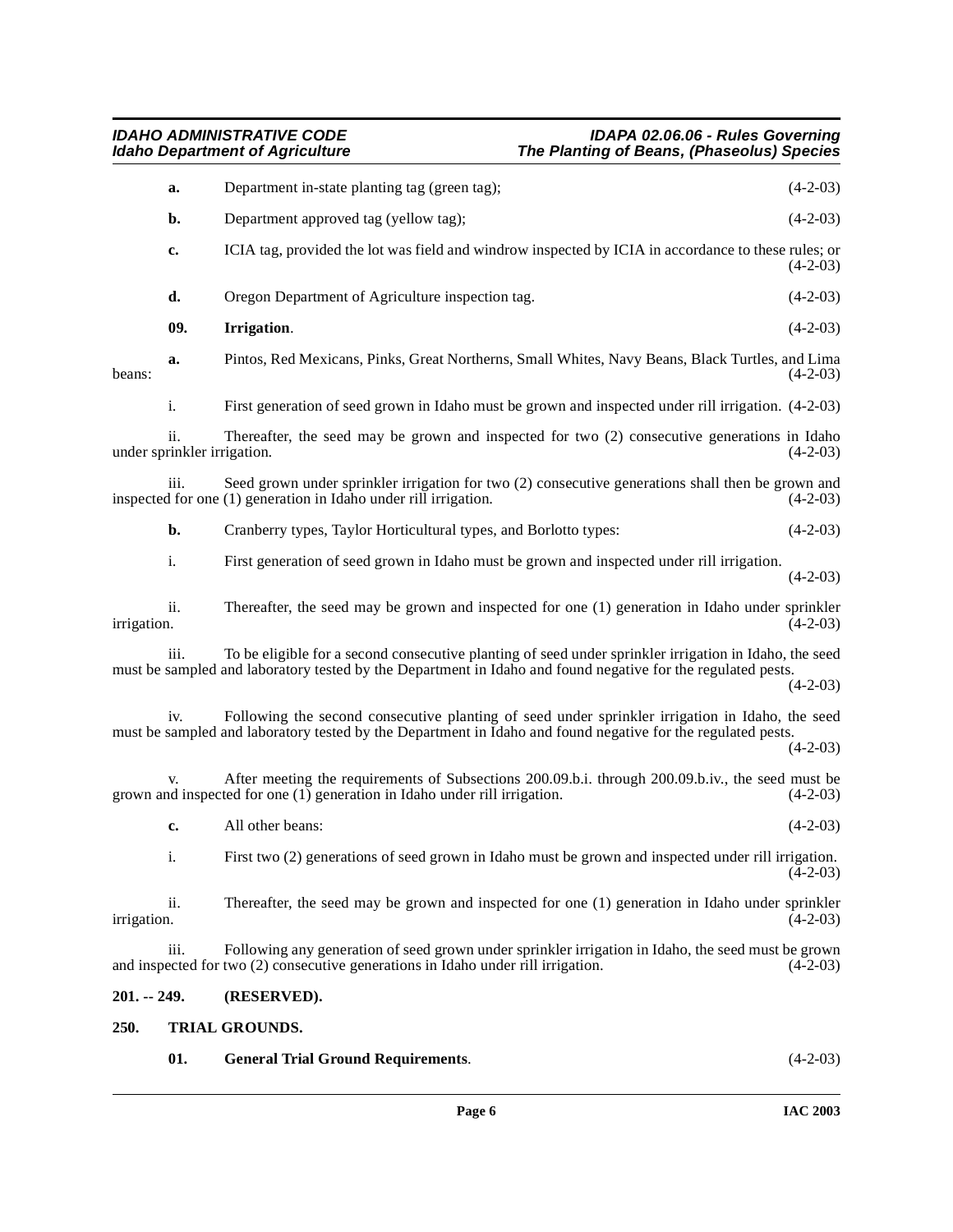**a.** A written request for trial ground must be submitted to the Director for approval prior to May 20 of the bean seed will be planted and must contain: (4-2-03) the year the bean seed will be planted and must contain: i. Name of person in charge. (4-2-03) ii. Geographic location and size of trial ground. (4-2-03) iii. Detailed varietal planting plan. If the original planting plan is changed, the person in charge of the trial ground must notify the Director. The Contractor of the Contractor of the Contractor of the Contractor of the Contractor of the Contractor of the Contractor of the Contractor of the Contractor of the Contractor of the **b.** Must be jointly supervised by the Department and personnel approved by the Director.  $(4-2-03)$ **c.** The land must be owned or leased by the applicant. If leased, a copy of the lease must accompany the application.  $(4-2-03)$ **d.** More than one (1) trial ground may be approved provided that a separate application is submitted trial ground meets the requirements of Section 250.  $(4-2-03)$ and each trial ground meets the requirements of Section 250. **02. Trial Ground Subdivisions**. (4-2-03) **a.** Experimental Plots. A maximum of one (1) pound of bean seed per variety may be planted in an ental plot without laboratory testing. (4-2-03) experimental plot without laboratory testing. **b.** Introduction Plots. Introduction plots are limited to a maximum of two (2) acres per variety for any given year and each seed lot to be planted in an introduction plot must successfully pass laboratory tests conducted by the Department from samples officially drawn in the state of Idaho by the Department. (4-2-03) the Department from samples officially drawn in the state of Idaho by the Department. **03. Trial Ground Restrictions And Inspection Procedures**. (4-2-03) **a.** Any machinery used in production of bean seed on trial grounds must be disinfected, to the on of the Director, prior to movement to other bean fields. (4-2-03) satisfaction of the Director, prior to movement to other bean fields. **b.** Approved trial grounds shall not be planted under sprinkler irrigation. (4-2-03)

<span id="page-6-8"></span><span id="page-6-7"></span>**c.** During each growing season there will be a minimum of four (4) active growth inspections and one (4-2-03)  $(1)$  windrow inspection.

<span id="page-6-4"></span>**04. Detection Of Regulated Pest**. If a regulated pest is found by field inspection, windrow inspection or subsequent laboratory seed testing, the infested seed must be destroyed. None of the remaining bean seed produced on that farmstead may be released for general planting in Idaho. The remaining seeds must be sampled and laboratory tested by the Department. If the laboratory test is negative for the regulated pests, then the seeds must be planted on an approved trial ground for one  $(1)$  additional year and are limited to a maximum of two  $(2)$  acres.  $(4-2-03)$ 

#### <span id="page-6-0"></span>**251. -- 299. (RESERVED).**

#### <span id="page-6-6"></span><span id="page-6-1"></span>**300. SPECIAL SITUATIONS.**

The Director may grant specific exemptions for research purposes for the planting of beans that do not meet the requirements of Sections 200 or 250. Seed not meeting the requirements of Sections 200 or 250 must be planted only in counties where commercial beans or bean seed is not produced, as determined by the Director. (4-2-03)

#### <span id="page-6-2"></span>**301. -- 349. (RESERVED).**

#### <span id="page-6-3"></span>**350. DETECTION, IDENTIFICATION, AND REPORTING OF REGULATED PESTS.**

<span id="page-6-5"></span>**01. Reporting**. Any person may report to the Department the detection of any of the regulated pests.

 $(4-2-03)$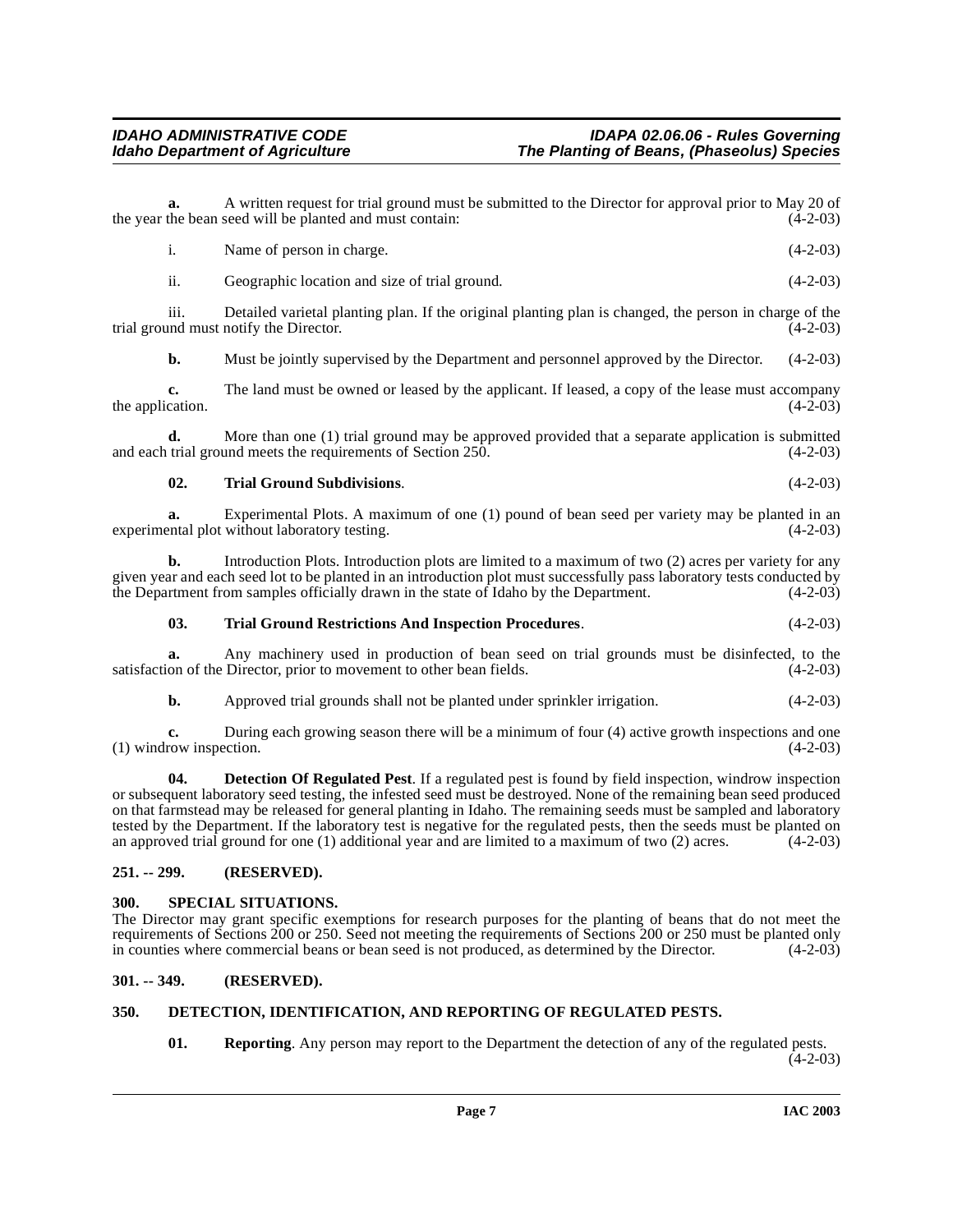**02. Observation**. Detection of regulated pests will be based on the observance of symptoms in the  $(4-2-03)$  $\text{field.}$  (4-2-03)

**03. Disagreement**. In case of disagreement concerning the identity of the regulated pest or the virulence of the pathogen to (*Phaseolus*) species, the Department will submit cultures of the suspected pathogen to a plant pathologist appointed by the Dean of the College of Agriculture, University of Idaho. The results and findings obtained by the approved pathologist are final. obtained by the approved pathologist are final.

**04. Release Of Information**. When the presence of a regulated pest is confirmed, information regarding the location and acres involved will be released upon request. (4-2-03)

#### <span id="page-7-0"></span>**351. -- 399. (RESERVED).**

#### <span id="page-7-11"></span><span id="page-7-1"></span>**400. DISPOSITION OF DISEASED SEED AND INFECTED FIELDS.**

<span id="page-7-14"></span>**01.** Quarantine. Any field in which there is a disagreement concerning the identity of the regulated pest or the virulence of the pathogen to (*Phaseolus*) species will be placed under quarantine. Entry to the quarantined area will be restricted to the grower or his agents, Department officials, University of Idaho plant pathologists, and persons authorized in writing by the Director. Persons granted entry to the quarantined area will be required to take all necessary sanitary precautions prescribed by the Director.

<span id="page-7-10"></span>**02. Destruction**. Upon the confirmation of a regulated pest, any bean fields within the boundaries of the state shall be destroyed in part or in total, as required by the Director, to eliminate the pest at the expense of the grower and his landlord. The Director will notify the grower or his landlord of the method and extent of the destruction and safeguards against pest spread in order for the parties to comply. (4-2-03)

<span id="page-7-16"></span>**03. Threshing And Segregating**. When the symptoms of a regulated pest are first detected during windrow inspection and laboratory confirmation is necessary, the Director may allow the beans to be threshed and segregated until laboratory results are obtained. (4-2-03)

#### <span id="page-7-2"></span>**401. -- 449. (RESERVED).**

#### <span id="page-7-12"></span><span id="page-7-3"></span>**450. EXEMPTIONS.**

<span id="page-7-9"></span>**01. Brown Spot**. Fields contaminated with brown spot, (*Pseudomonas syringae pv. syringae*), are exempt from destruction. The Department will review this exemption as necessary.

<span id="page-7-8"></span>**02. Beans For Processing Or Fresh Consumption**. Snap beans or lima beans for processing or fresh consumption are exempt from destruction if the diseased portion of the field is destroyed or harvested within five (5) days after first detection or verification as per Section 350 and Subsection 400.01 and the crop residue is promptly and completely destroyed after harvest, as required by the Director. (4-2-03)

#### <span id="page-7-4"></span>**451. -- 499. (RESERVED).**

#### <span id="page-7-5"></span>**500. PENALTY.**

Any person violating any of the provisions of these rules will be subject to the penalty provisions of Title 22, Chapter 20, Idaho Code. (4-2-03)

#### <span id="page-7-6"></span>**501. -- 549. (RESERVED).**

#### <span id="page-7-13"></span><span id="page-7-7"></span>**550. FEES AND CHARGES.**

The fees and charges for tags and inspections under these rules are: (4-2-03)

<span id="page-7-15"></span>**01.** Tags. Green tags or Yellow tags for In-State Planting Purposes - Twelve cents (\$0.12) per veight. (4-2-03) hundredweight.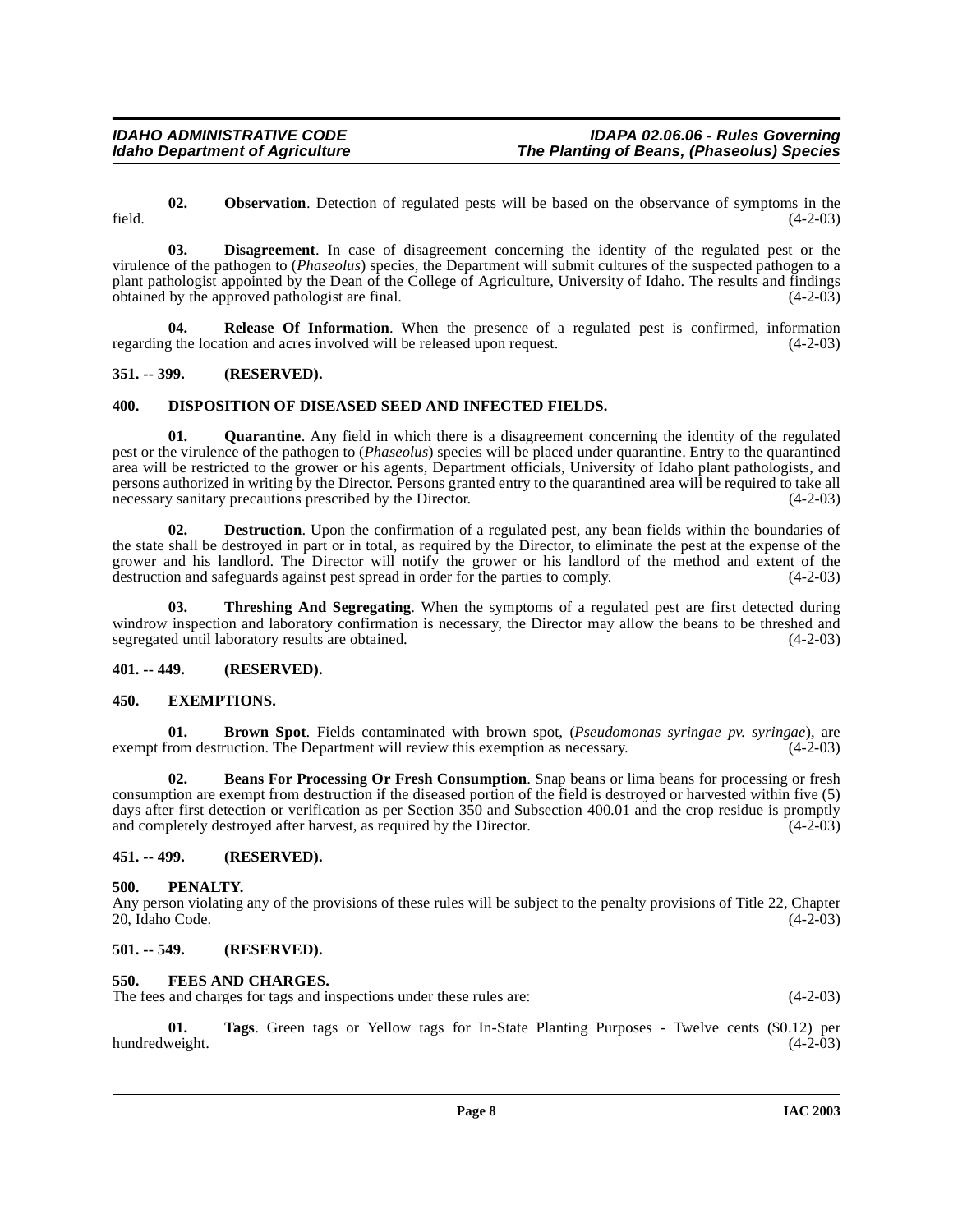<span id="page-8-1"></span><span id="page-8-0"></span>

|           | 02.                         | Applications.                                                                                                                                     | $(4-2-03)$ |
|-----------|-----------------------------|---------------------------------------------------------------------------------------------------------------------------------------------------|------------|
|           | a.                          | Application for Field Inspection - Three dollars (\$3) each.                                                                                      | $(4-2-03)$ |
|           | b.                          | Late Application for Field Inspection $-$ Ten dollars (\$10) each.                                                                                | $(4-2-03)$ |
|           | 03.                         | <b>Field Inspections.</b>                                                                                                                         | $(4-2-03)$ |
|           | a.                          | Active Growth Inspection Fees.                                                                                                                    | $(4-2-03)$ |
|           | i.<br>acre, per inspection. | Seed from west of the United States Continental Divide - Three dollars and fifty cents (\$3.50) per                                               | $(4-2-03)$ |
|           | ii.                         | Seed from east of the United States Continental Divide or a foreign country - Seven dollars and<br>fifty cents (\$7.50) per acre, per inspection. | $(4-2-03)$ |
|           | b.                          | Windrow Inspection Fees.                                                                                                                          | $(4-2-03)$ |
|           | i.                          | Done by the Department - Three dollars and fifty cents (\$3.50) per acre.                                                                         | $(4-2-03)$ |
|           | ii.                         | Seed company supplies one (1) employee and transportation - Two dollars (\$2.00) per acre.                                                        | $(4-2-03)$ |
| per acre. | iii.                        | Seed company supplies two (2) employees and transportation - One dollar and fifty cents (\$1.50)                                                  | $(4-2-03)$ |
|           | iv.                         | Seed company supplies three $(3)$ employees and transportation - One dollar $(1.00)$ per acre.                                                    | $(4-2-03)$ |
|           | V.                          | Seed company supplies four (4) or more employees and transportation - No charge.                                                                  | $(4-2-03)$ |

vi. Requests for windrow inspections after office hours, on weekends or holidays will be charged at cost plus mileage.

**04.** Laboratory Seed Sampling. Official Sample - Twelve dollars (\$12) per sample. Sample size lents for imported seed: (4-2-03) requirements for imported seed:

<span id="page-8-2"></span>

| Lot size             | <b>Sample Size</b>                                       |
|----------------------|----------------------------------------------------------|
| $<$ 10 pounds        | Negotiable                                               |
| $10 - 14$ pounds     | $0.5$ pounds                                             |
| $15 - 25$ pounds     | 1.0 pounds                                               |
| $26 - 50$ pounds     | 1.5 pounds                                               |
| $51 - 200$ pounds    | 2.0 pounds                                               |
| $201 - 1,000$ pounds | 3.0 pounds                                               |
| $>1,001$ pounds      | 5.0 pounds for every 10,000 pounds<br>or portion thereof |

 $(4-2-03)$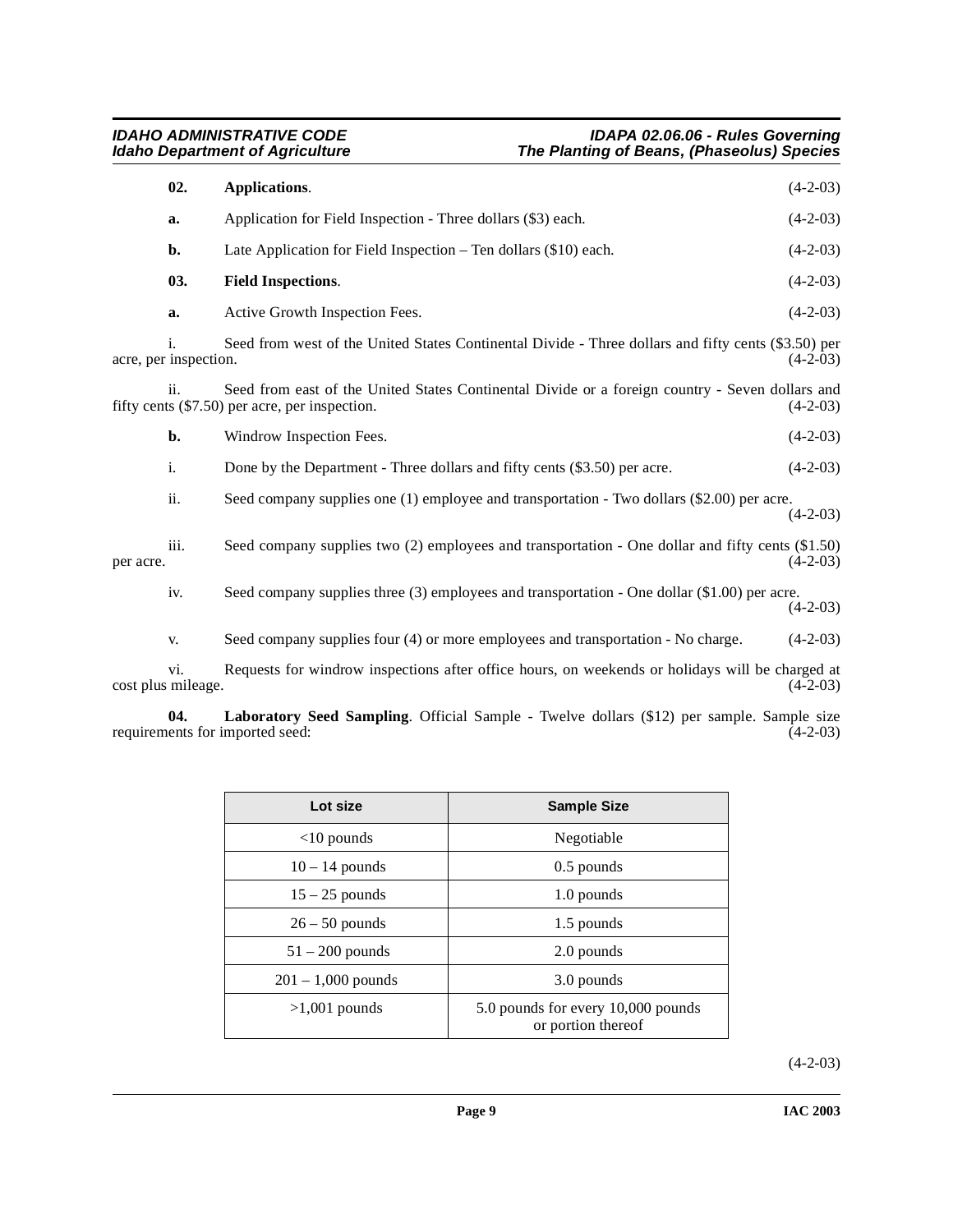<span id="page-9-2"></span>**05. Plant Pathological Laboratory Services**. Fees will be charged at current laboratory rates and are tupon request. (4-2-03) available upon request.

<span id="page-9-1"></span>**06. Confirmation Fees**. Confirmation of the identity of the causal organism by the University of Idaho plant pathologists. The party disputing the Department's determination of the presence of a regulated pest will be responsible for the payment of fees charged by the University of Idaho. (4-2-03)

<span id="page-9-0"></span>**551. -- 999. (RESERVED).**